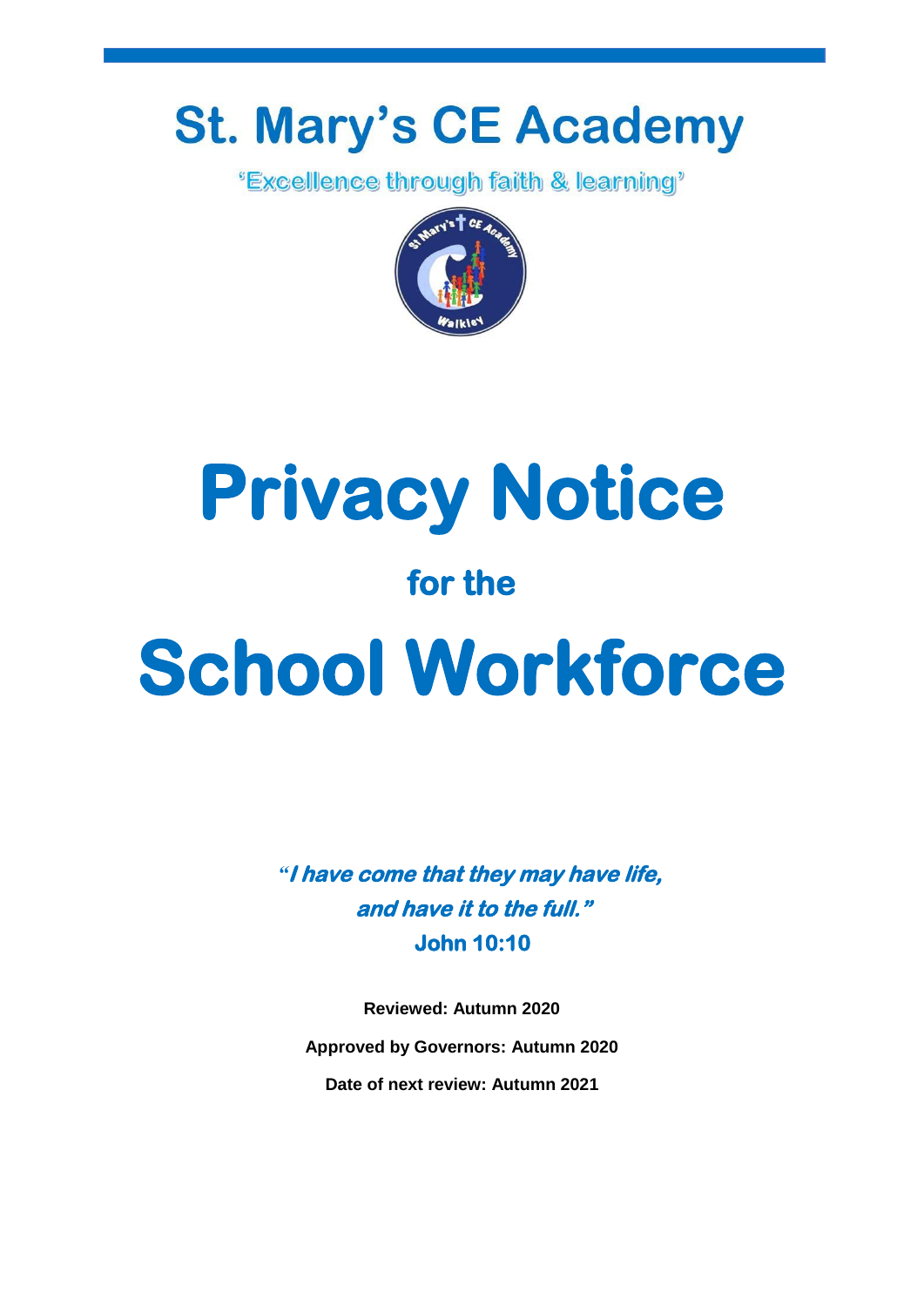## **Privacy Notice for the**

# **School Workforce**

#### **Introduction:**

At St Mary's Church of England Academy, we aim to provide a caring environment where every child can thrive and is supported to achieve their unique & amazing potential as a child of God.

#### **GDPR Privacy Notice for the school workforce**

Schools are currently required to detail to staff how their personal data may be collected and used. This requirement will remain once the General Data Protection Regulation (GDPR) comes into effect on 25 May 2018; however, schools will be required to revise their privacy notices to include further information on processing individuals' personal data. Schools can use this template privacy notice to ensure they are compliant with the GDPR and communicate how they process personal data relating to the school workforce.

#### **The school workforce**

#### **Who processes your information?**

The school is the data controller of the personal information you provide to us. This means they determine the purposes for which, and the manner in which, any personal data relating to staff is to be processed. The Executive Headteacher or Head of School can be contacted on 0114 2344461 or enquiries@stmarys.sheffield.sch.uk

**Clare Sturman** is the Data Protection Officer. Her role is to oversee and monitor the school's data processing practices. This individual can be contacted on **01709 718640 or csturman@dsat.education**

Where necessary, third parties may be responsible for processing staff members' personal information. Where this is required, the school places data protection requirements on third party processors to ensure data is processed in line staff members' privacy rights.

#### **Why do we need your information?**

St Mary's Church of England Academy, Walkley has the legal right and a legitimate interest to collect and process personal data relating to those we employ to work at the school, or those otherwise contracted to work at the school. We process personal data in order to meet the safeguarding requirements set out in UK employment and childcare law, including those in relation to the following: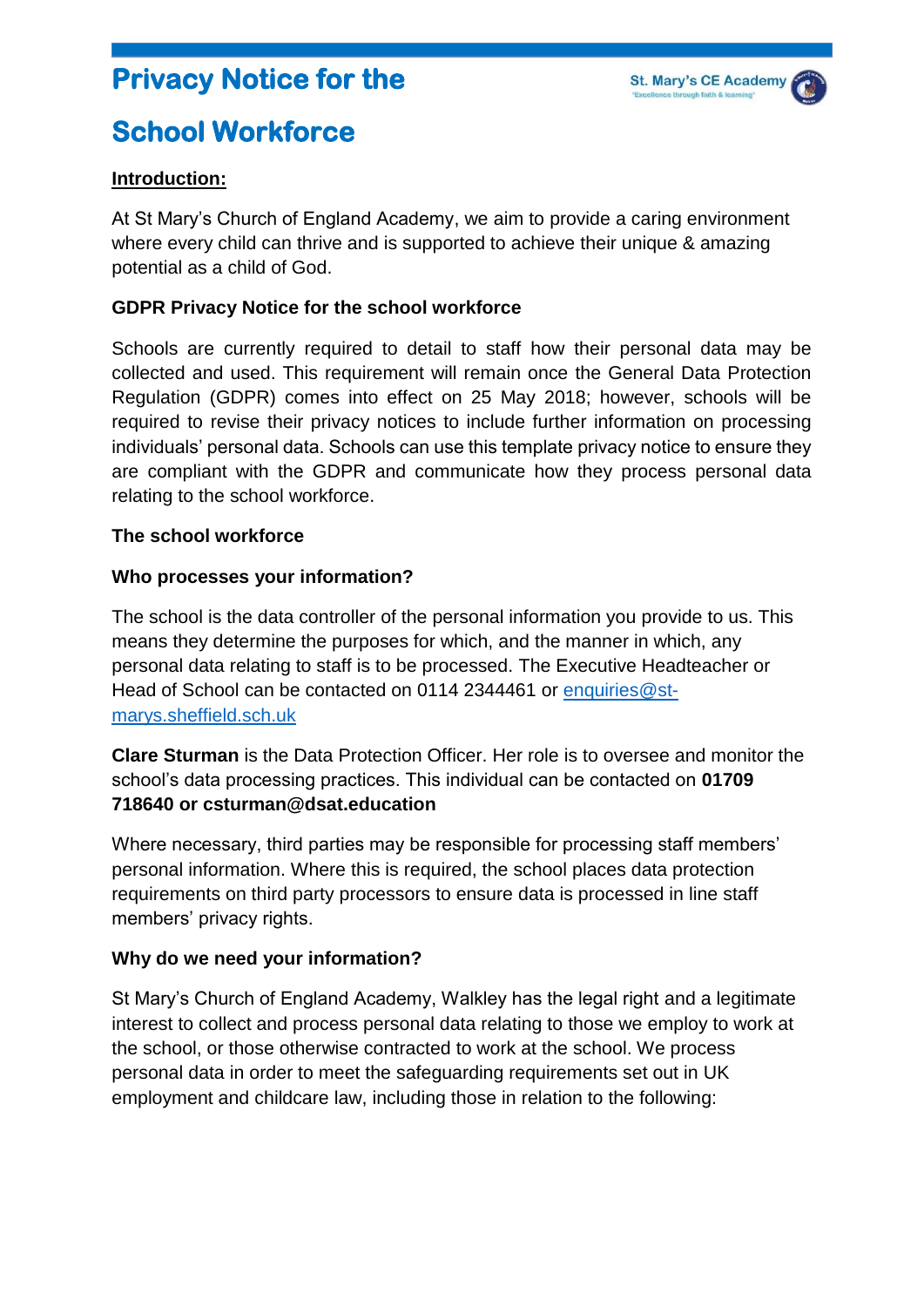- Academy Funding Agreement
- Academy's legal framework
- Safeguarding Vulnerable Groups Act 2006
- The Childcare (Disqualification) Regulations 2009

Staff members' personal data is also processed to assist in the running of the school, and to enable individuals to be paid.

If staff members fail to provide their personal data, there may be significant consequences. This could include appropriate disciplinary actions, including verbal and written warnings.

#### **For which purposes are your personal data processed?**

In accordance with the above, staff members' personal data is used for the following reasons:

- **Contractual requirements**
- **Employment checks, e.g. right to work in the UK**
- **Salary requirements**
- **Health & Safety at work**

#### **Which data is collected?**

The personal data the school will collect from the school workforce includes the following:

- Names
- National insurance numbers
- Characteristics such as ethnic group
- Employment contracts
- Remuneration details
- Qualifications
- Absence information
- Next of Kin and associated contact number
- Medical Requirements

The collection of personal information will benefit both the DfE and LA by:

- Improving the management of workforce data across the sector.
- Enabling the development of a comprehensive picture of the workforce and how it is deployed.
- Informing the development of recruitment and retention policies.
- Allowing better financial modelling and planning.
- Enabling ethnicity and disability monitoring.
- Supporting the work of the school teachers' review body.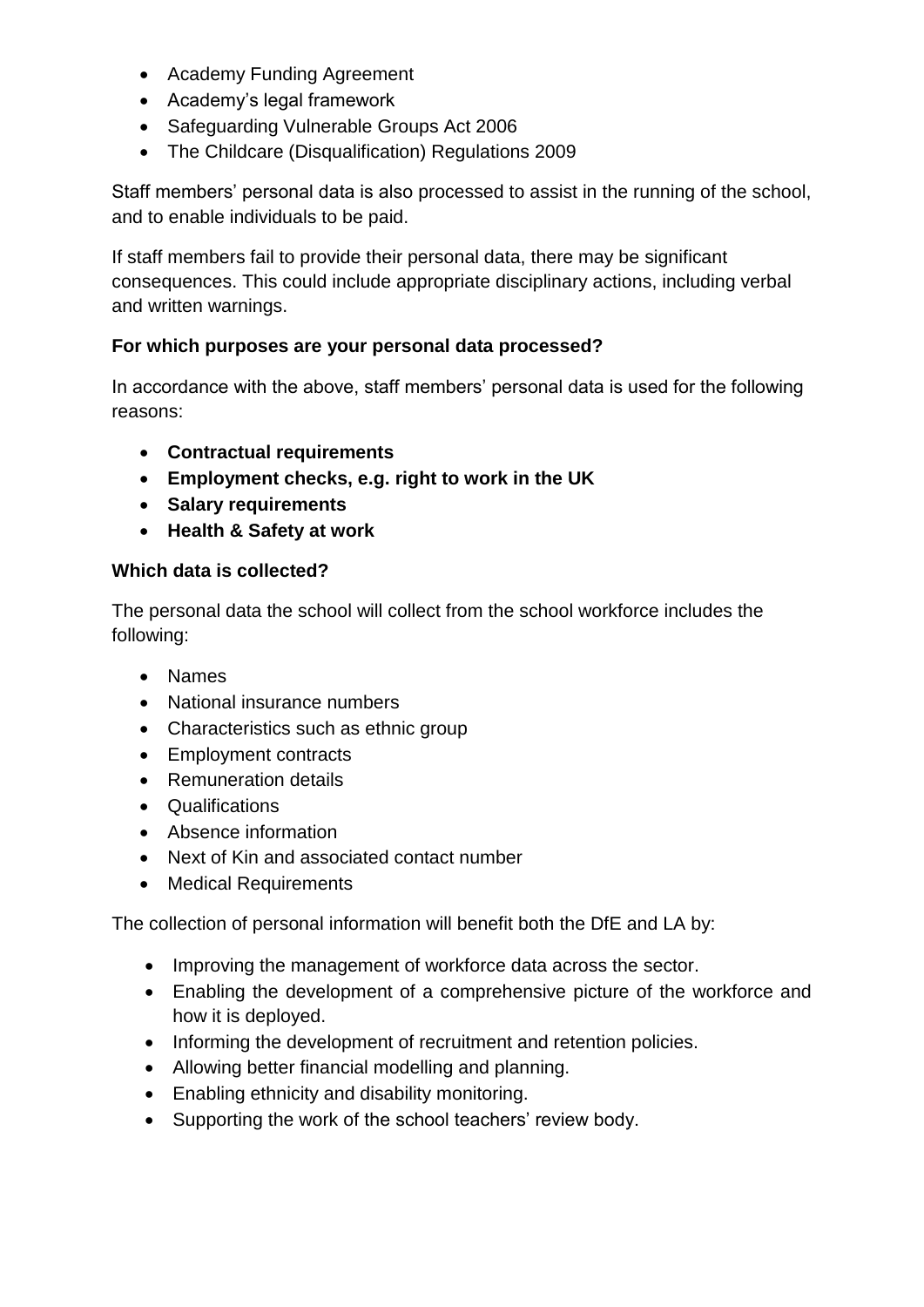### **Will your personal data be sought from third parties?**

Staff members' personal data is only sought from the data subject. No third parties will be contacted to obtain staff members' personal data without the data subject's consent.

Staff members' personal data may be obtained and processed from third parties where the law requires the school to do so. The categories of data obtained and processed from third parties include:

Our local education authority and the DfE.

Where data is obtained from third parties, the personal data originates from the following sources:

Workforce Census and Arbor

#### **How is your information shared?**

St Mary's Church of England Academy, Walkley will not share your personal information with any third parties without your consent, unless the law allows us to do so.

We are required, by law, to pass on some personal information to our LA and the DfE. This includes the following:

- **Personal details including payroll**
- **Staff attendance**
- **DBS checks**

#### **How long is your data retained for?**

Staff members' personal data is retained in line **with St Mary's Church of England Academy, Walkley Records Management Policy.**

Personal information may be retained for the following periods depending on the nature of the information. Data will only be retained for as long as is necessary to fulfil the purposes for which it was processed, and will not be retained indefinitely.

If you require further information regarding retention of data, and the periods for which your personal data is held for, please download our **Records Management Policy**.

#### **What are your rights?**

As the data subject, you have specific rights to the processing of your data.

You have a legal right to:

- Request access to the personal data that St Mary's Church of England Academy, Walkley holds.
- Request that your personal data is amended.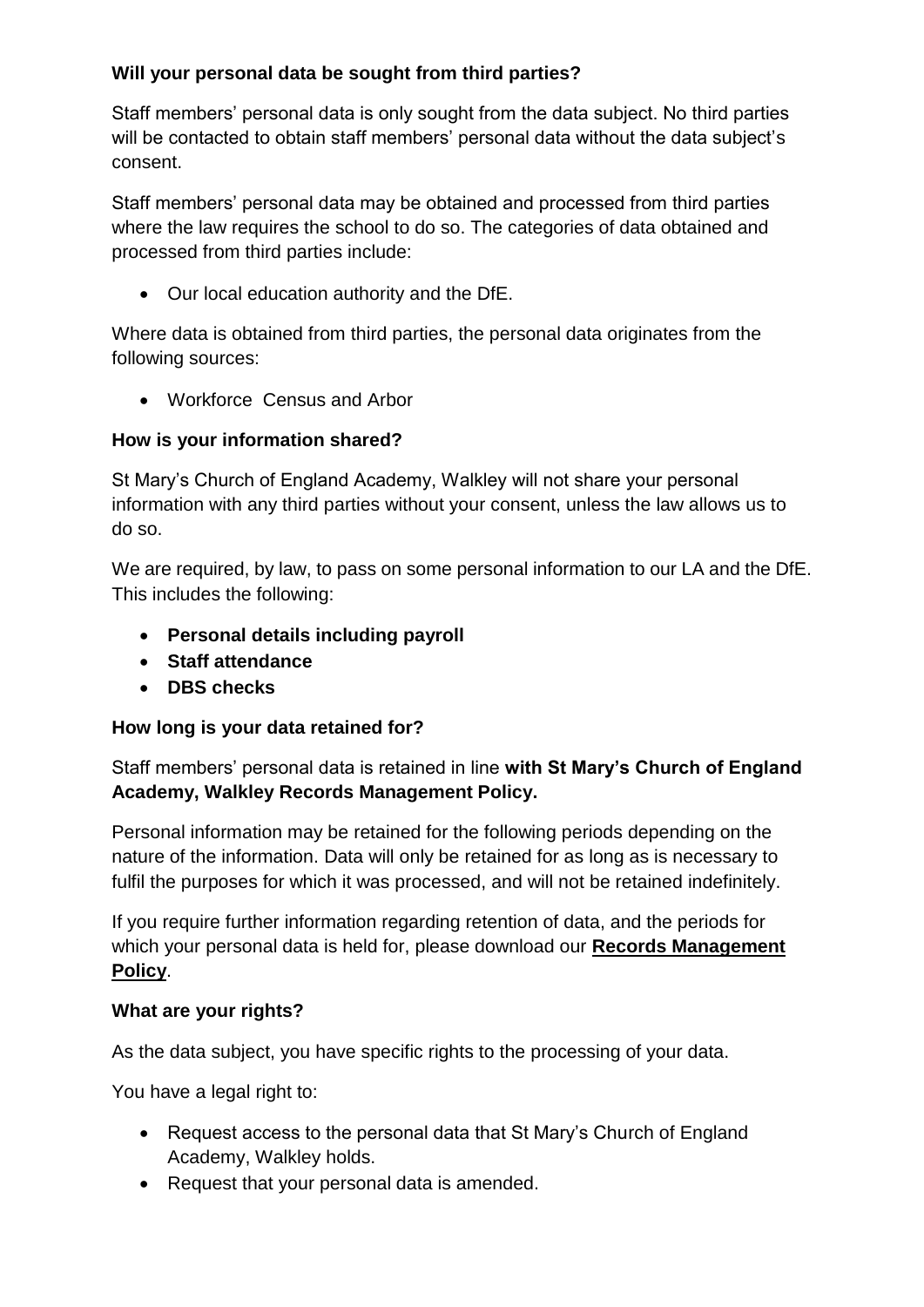- Request that your personal data is erased.
- Request that the processing of your data is restricted.

Where the processing of your data is based on your explicit consent, you have the right to withdraw this consent at any time. This will not affect any personal data that has been processed prior to withdrawing consent.

Staff members also have the right to lodge a complaint with the Information Commissioner's Office (ICO) in relation to how St Mary's Church of England Academy, Walkley processes their personal data.

#### **How can you find out more information?**

If you require further information about how we and/or the DfE store and use your personal data, please visit our website, **www.st-marys.sheffield.sch.uk** the Gov.UK website, or download our GDPR Data Protection Policy and Records Management Policy.